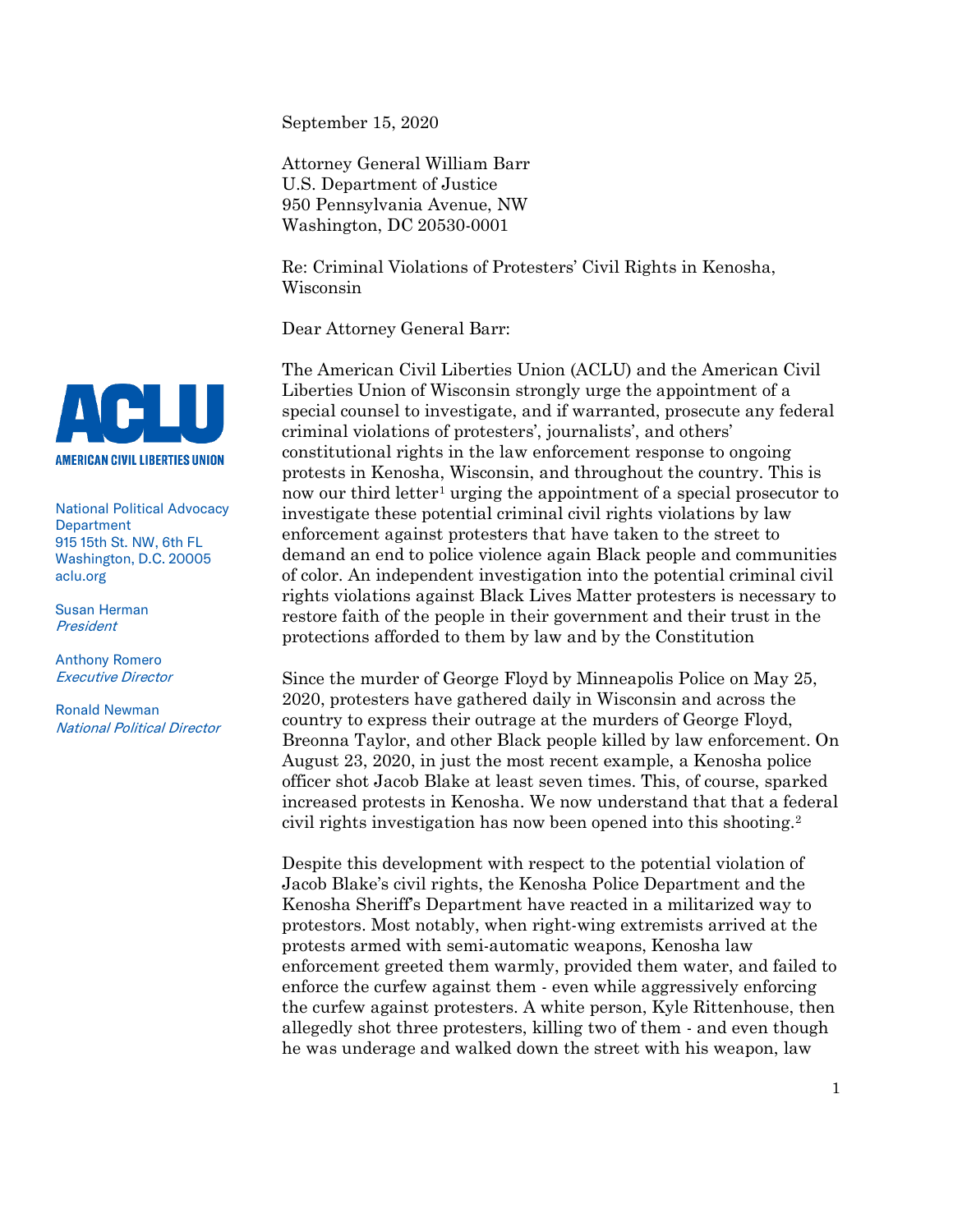enforcement let him go home that night. Meanwhile, Jacob Blake, an unarmed Black man shot by Kenosha police, is paralyzed, and also was unconscionably handcuffed to his hospital bed.

Unfortunately, in addition to the dangers the community faces from the Kenosha police and sheriff's departments, federal forces have come to Wisconsin. We are concerned about numerous reports of protesters who have been abducted from the streets by officers in unmarked vehicles and taken to unknown locations, which raise chilling echoes of similar events in Portland. The Kenosha Police Department has acknowledged that it is working with the U.S. Marshals to conduct these arrests.<sup>[3](#page-1-0)</sup>

The U.S. Marshals is one of the same agencies that engaged in the lawless response to protests in Portland, Oregon. We are concerned because in Oregon, those militarized federal agents have flouted valid court orders, used sharpshooters to maim people, and deployed military tools and tactics — including sonic weapons, tear gas, and arrests conducted by unmarked officers in unmarked vehicles against Black Lives Matter protesters.

The use of militarized tools and tactics against protesters exercising their constitutionally protected rights is an assault on civil rights and civil liberties that violates the First and Fourth Amendments of the Constitution. The people have a right to be free from unreasonable searches and seizures. Being attacked with tear gas or kinetic impact munitions by law enforcement simply for engaging in a protest against systemically racist policing of course violates the First Amendment of the US Constitution. A number of federal courts have found these tactics to be unconstitutional.

These law enforcement actions may also constitute violations of federal criminal prohibitions against interfering with civil rights and civil liberties. Section 241 of Title 18 of the United States Code prohibits conspiracies "to injure, oppress, threaten, or intimidate any person in any State, Territory, Commonwealth, Possession, or District in the free exercise or enjoyment of any right or privilege secured to him by the Constitution or laws of the United States, or because of his having so exercised the same." Section 242 of Title 18 further prohibits persons acting under color of law from willfully depriving any person of

 $\overline{a}$ 

<sup>&</sup>lt;sup>1</sup> Letter from the American Civil Liberties Union to Attorney General William Barr (Jul. 14, 2020), [https://www.aclu.org/letter/aclu-letter-ag-barr-violent-clearing-white-house-protesters;](https://www.aclu.org/letter/aclu-letter-ag-barr-violent-clearing-white-house-protesters) Letter from the American Civil Liberties Union to Attorney General William Barr (Jul. 20, 2020), [https://www.aclu.org/letter/aclu-and-aclu-oregon-letter-attorney-general-barr-calling-special-counsel-](https://www.aclu.org/letter/aclu-and-aclu-oregon-letter-attorney-general-barr-calling-special-counsel-investigation)

[investigation.](https://www.aclu.org/letter/aclu-and-aclu-oregon-letter-attorney-general-barr-calling-special-counsel-investigation) 2 Julie Bosman & Sarah Mervosh, *Justice Department to Open Investigation into Kenosha Shooting*, NY TIMES (Aug. 26, 2020), [https://www.nytimes.com/2020/08/26/us/kenosha-shooting-protests-jacob-](https://www.nytimes.com/2020/08/26/us/kenosha-shooting-protests-jacob-blake.html)

<span id="page-1-0"></span>[blake.html.](https://www.nytimes.com/2020/08/26/us/kenosha-shooting-protests-jacob-blake.html) 3 Tom Schuba, *U.S. Marshals in Unmarked Vehicles Assist Kenosha Police with Arrests*, CHICAGO SUN TIMES (Aug. 27, 2020), [https://chicago.suntimes.com/news/2020/8/27/21405126/federal-law](https://chicago.suntimes.com/news/2020/8/27/21405126/federal-law-enforcement-assisting-kenosha-police-arrests-protests)[enforcement-assisting-kenosha-police-arrests-protests.](https://chicago.suntimes.com/news/2020/8/27/21405126/federal-law-enforcement-assisting-kenosha-police-arrests-protests)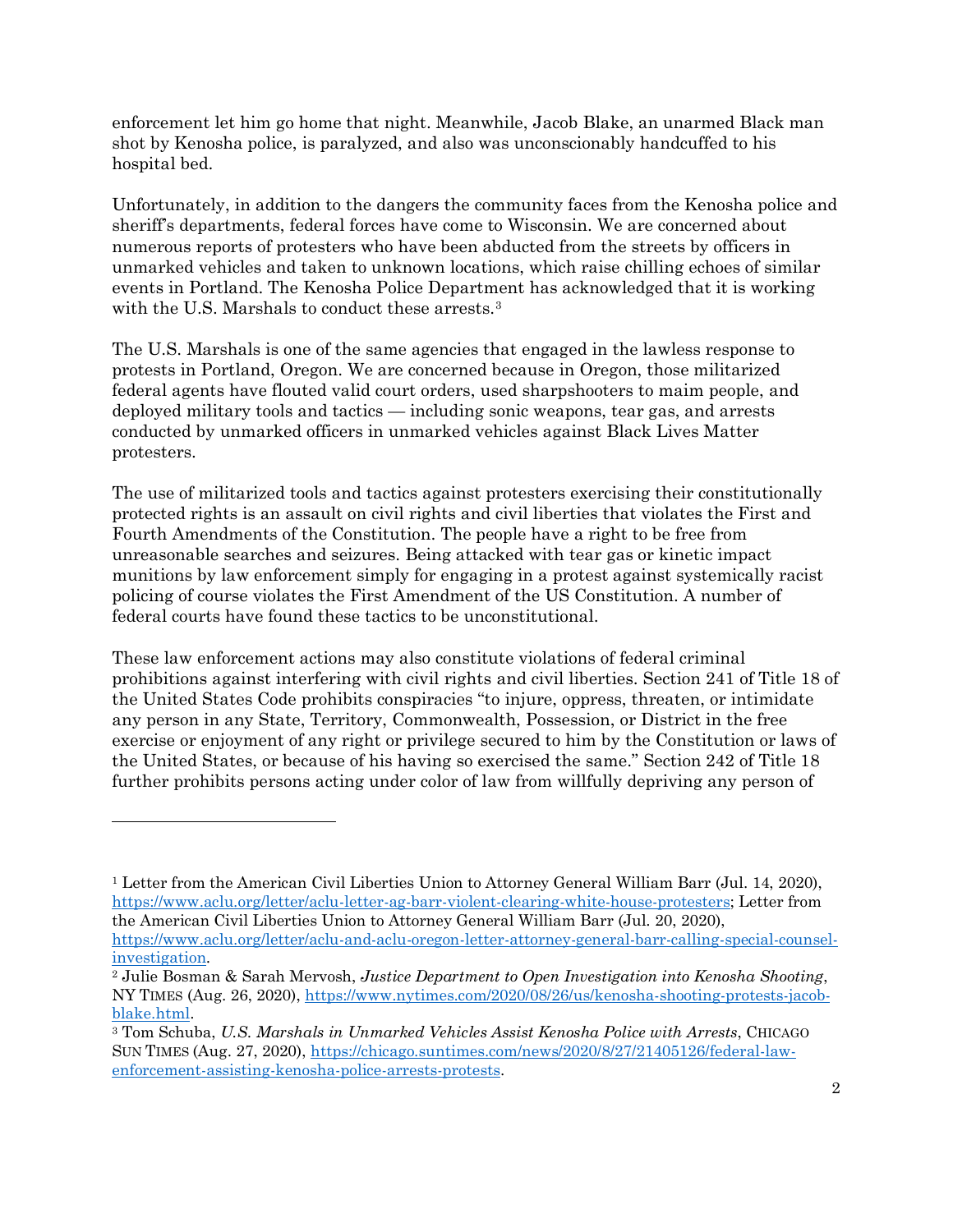any right or privilege secured to them by the Constitution. Both of these statutes are clearly implicated by the law enforcement responses to protests in Kenosha.

Given the seriousness of these events in Kenosha, as well as in Portland and across the country, a special counsel is necessary to meet the need for the American people to trust that their civil liberties will continue to be protected by the rule of law. A full, complete, and impartial investigation of these events and, if warranted, prosecution of any criminal acts committed by Executive Branch officials or law enforcement officials at any level of government must commence immediately.

*Requirement to Appoint a Special Counsel*. The rule on appointment of an independent prosecutor is clear. Justice Department regulations require the Attorney General, or, in cases where the Attorney General is recused, the Acting Attorney General to appoint an outside counsel when a three-prong test is met. First, a "criminal investigation of a person or matter [must be] warranted.["4](#page-2-0) Second, the "investigation or prosecution of that person or matter by a United States Attorneys' Office or litigating division of the Department of Justice would present a conflict of interest for the Department.["5](#page-2-1) Third, "under the circumstances it would be in the public interest to appoint an outside Special Counsel to assume responsibility for the matter."[6](#page-2-2) If the regulations' three-prong test is met, then the Attorney General or Acting Attorney General must select a special counsel from outside the government who would have the authority to secure necessary resources for the investigation and prosecution and have full investigatory and prosecutorial powers.[7](#page-2-3)

It is clear that, as in our previous requests for an independent special counsel to investigate and, if warranted, prosecute federal criminal violations of protesters civil rights, the test outlined above has been met. Law enforcement has apparently intentionally interfered with protesters' exercise of their constitutionally protected rights. Investigation by the DOJ or any officer within the DOJ presents a clear conflict of interest because elements of the DOJ, including the U.S. Marshals are present in Kenosha and coordinating with local law enforcement on the ground. It is also in the public interest for a special counsel to assume responsibility for the matter as the protection of civil rights and civil liberties is paramount in this country and a full, complete, and independent investigation would garner the confidence and trust of the public. Furthermore, it may also be appropriate for the same special prosecutor to investigate the various civil rights violations against protesters perpetrated by law enforcement in Kenosha, Portland, and Lafayette Square.

The faith of the people in their government and their trust in the protections afforded to them by law and by the Constitution are in peril. The unconstitutional and likely criminal use of force against protesters in Kenosha and elsewhere must cease immediately and these tactics should not be deployed elsewhere in the country as the Administration has

 $\overline{a}$ 

<span id="page-2-0"></span><sup>4</sup> 28 C.F.R. § 600.1

<span id="page-2-1"></span><sup>5</sup> *Id*.

<span id="page-2-2"></span> $6$   $Id.$ 

<span id="page-2-3"></span><sup>7</sup> *Id*. §§ 600.3-600.6.